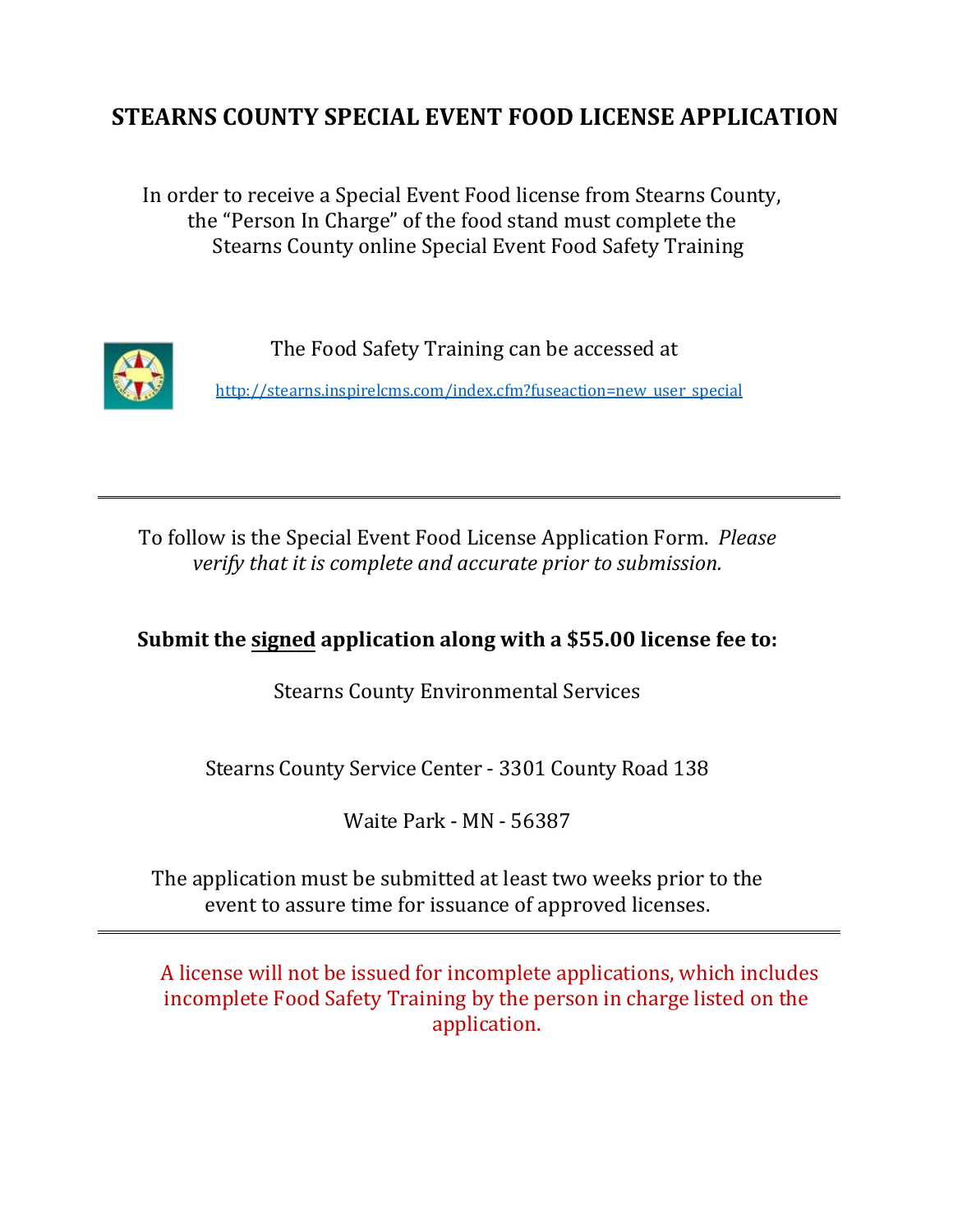

# **STEARNS COUNTY LICENSE APPLICATION SPECIAL EVENT FOOD STAND**

# **Stearns County Environmental Services Department**

Stearns County Service Center - 3301 County Road 138 Waite Park - MN - 56387 320-656-3[613 or 1-800-450-0852 -](http://co.stearns.mn.us/Environment) Fax 320-656-6484 http:// co.stearns.mn.us/Environment

FEE: \$55.00 - Up to 10 days per the calendar year

| <b>Business Identification</b>                                                                                                                                                                                                    |                                                                                                                                           |  |                      |                 |  |  |  |  |
|-----------------------------------------------------------------------------------------------------------------------------------------------------------------------------------------------------------------------------------|-------------------------------------------------------------------------------------------------------------------------------------------|--|----------------------|-----------------|--|--|--|--|
|                                                                                                                                                                                                                                   |                                                                                                                                           |  |                      |                 |  |  |  |  |
| □ New Stand □ Licensed by Steans County Previously □ Licensed by another MN Agency: _______________                                                                                                                               |                                                                                                                                           |  |                      |                 |  |  |  |  |
| <b>Owner Contact Information:</b>                                                                                                                                                                                                 |                                                                                                                                           |  |                      |                 |  |  |  |  |
|                                                                                                                                                                                                                                   |                                                                                                                                           |  |                      |                 |  |  |  |  |
|                                                                                                                                                                                                                                   |                                                                                                                                           |  |                      |                 |  |  |  |  |
|                                                                                                                                                                                                                                   |                                                                                                                                           |  |                      |                 |  |  |  |  |
|                                                                                                                                                                                                                                   |                                                                                                                                           |  |                      |                 |  |  |  |  |
|                                                                                                                                                                                                                                   |                                                                                                                                           |  |                      |                 |  |  |  |  |
|                                                                                                                                                                                                                                   |                                                                                                                                           |  |                      |                 |  |  |  |  |
| $\Box$ Mailing address is same a physical address.                                                                                                                                                                                |                                                                                                                                           |  |                      |                 |  |  |  |  |
| <b>Business Mailing Address:</b> (If different then the physical location address)                                                                                                                                                |                                                                                                                                           |  |                      |                 |  |  |  |  |
|                                                                                                                                                                                                                                   |                                                                                                                                           |  |                      |                 |  |  |  |  |
|                                                                                                                                                                                                                                   |                                                                                                                                           |  |                      |                 |  |  |  |  |
|                                                                                                                                                                                                                                   |                                                                                                                                           |  |                      |                 |  |  |  |  |
| at 320-363-3613<br><b>Event Name(s)</b>                                                                                                                                                                                           | Please list all events planned in Stearns County (attach sheet if needed). If more than 10 days, call Environmental Health<br>Location(s) |  | Date(s) of Operation | <b>Hours of</b> |  |  |  |  |
| <b>Operation</b>                                                                                                                                                                                                                  |                                                                                                                                           |  |                      |                 |  |  |  |  |
| $\frac{1}{2}$ . The contract of the contract of the contract of the contract of the contract of the contract of the contract of the contract of the contract of the contract of the contract of the contract of the contract of t |                                                                                                                                           |  |                      |                 |  |  |  |  |
| 2)                                                                                                                                                                                                                                | <u> 1999 - John Harry Harry Harry Harry Harry Harry Harry Harry Harry Harry Harry Harry Harry Harry Harry Harry H</u>                     |  |                      |                 |  |  |  |  |
| 3)                                                                                                                                                                                                                                | <u> Andreas Andreas Andreas Andreas Andreas Andreas Andreas Andreas Andreas Andreas Andreas Andreas Andreas Andr</u>                      |  |                      |                 |  |  |  |  |
| 4)                                                                                                                                                                                                                                | <u> 1989 - Andrea Santa Andrea Andrea Andrea Andrea Andrea Andrea Andrea Andrea Andrea Andrea Andrea Andrea Andr</u>                      |  |                      |                 |  |  |  |  |
| 5)                                                                                                                                                                                                                                | <u> 1989 - Johann Stoff, deutscher Stoff, der Stoff, der Stoff, der Stoff, der Stoff, der Stoff, der Stoff, der S</u>                     |  |                      |                 |  |  |  |  |
| Is your special event taking place at a school? □ Yes □ No                                                                                                                                                                        |                                                                                                                                           |  |                      |                 |  |  |  |  |
| If yes, please have the school kitchen staff sign here if they are involved?                                                                                                                                                      |                                                                                                                                           |  |                      |                 |  |  |  |  |

\*Ensure to provide an appropriately typed and sized Fire Extinguisher at the stand \*Ensure all meat is from an approved source, stamped USDA/MN Equal To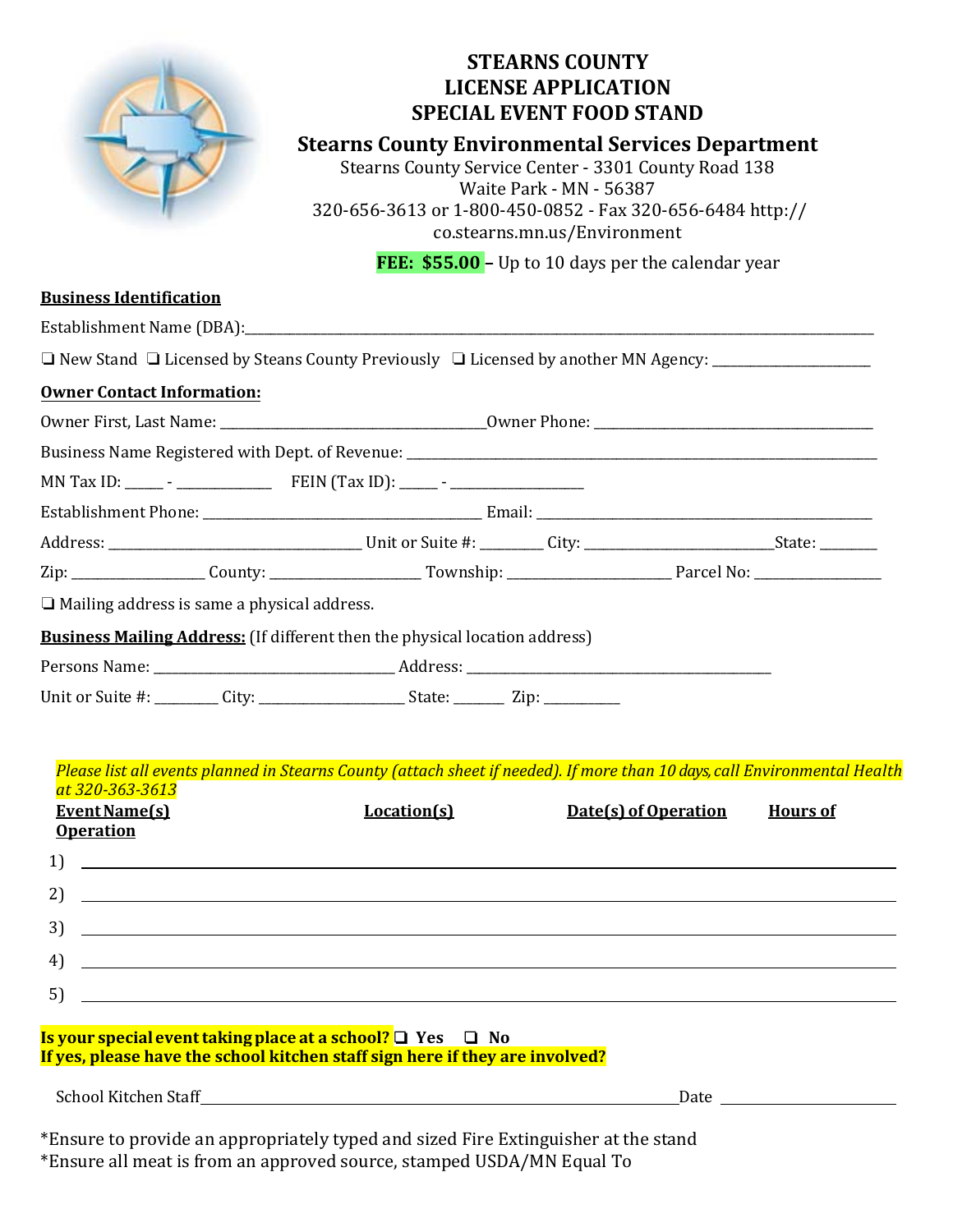### **FOOD SAFETY**

## **Whenever the food stand is operating there must be a person on duty who is familiar with and responsible for food safety. This is the Person In Charge (PIC).**

A. A Person in Charge must complete the Stearns County online Special Event Food Safety Training.

Name of Person in Charge who completed the training:

Stearns County Food Safety Training: [http://stearns.inspirelcms.com/index.cfm?fuseaction=new\\_user\\_special](http://stearns.inspirelcms.com/index.cfm?fuseaction=new_user_special)

 $\mathcal{L} = \{ \mathcal{L} = \{ \mathcal{L} = \mathcal{L} \} \cup \{ \mathcal{L} = \{ \mathcal{L} = \mathcal{L} \} \cup \{ \mathcal{L} = \{ \mathcal{L} = \mathcal{L} = \mathcal{L} \} \cup \{ \mathcal{L} = \{ \mathcal{L} = \mathcal{L} = \mathcal{L} = \mathcal{L} = \mathcal{L} = \mathcal{L} \} \cup \{ \mathcal{L} = \{ \mathcal{L} = \mathcal{L} = \mathcal{L} = \mathcal{L} = \mathcal{L} = \mathcal{L} \} \cup \{ \mathcal{L} = \$ 

- B. Which type of thermometerwill be used to check food temperatures during the event? ❏ Digital ❏ Metal stem –must be able to calibrate onsite
- C. What equipment will be used to keep foods hot and cold when delivered to the food stand (refrigerated truck, mechanical refrigeration, coolers with ice, etc.)?

## **MN Food Code prohibits bare hand contact with Ready to Eat foods such as buns, wraps, chips, cookies, ice, lettuce, tomatoes, etc.**

D. How will you prevent bare hand contact with ready to eat foods? (check all that apply) ❏ Gloves – **WASH HANDS FIRST** ❏ Utensils with handles – spoons, ladles ❏ Tongs

### **WATER / WASTE**

Water used for washing hands, cooking, and cleaning dishes must come from a public well or municipal source. (Private well water cannot be used).

- A. Where will you obtain yourwater?
- B. What type of handwashing station will you have? What type of dishwashing station will you have?

Handwashing Station: □ Fully plumbed hand sink □ Rented: Portable handwashing station

❏ Homemade station with – Water Container with a self-locking spigot for dispensing water onto both hands,

waste bucket to catch water, soap, paper towels, and garbage container

Dish/Utensil Washing: ❏ Three compartment sink or ❏ Three containers large enough for washing,

rinsing and sanitizing ❏ Dishwashing not done onsite, extra utensils and equipment available

#### **SANITATION**

A. What kind of sanitizer will be used?  $\Box$  Chlorine / unscented bleach  $\Box$  Quaternary a mmonia

Ensure test strips are onsite to test sanitizer strength. Do you have t est strips? ❏ Yes ❏ No ❏ Will Purchase

- B. Wherewill wastewaterbe disposed of?
- C. Where will garbage be disposed of?
- D. How is your Food Stand protected from the weather? (check all that apply)

❏ Canopy ❏ Sidewalls ❏ Enclosed Trailer ❏ Indoors